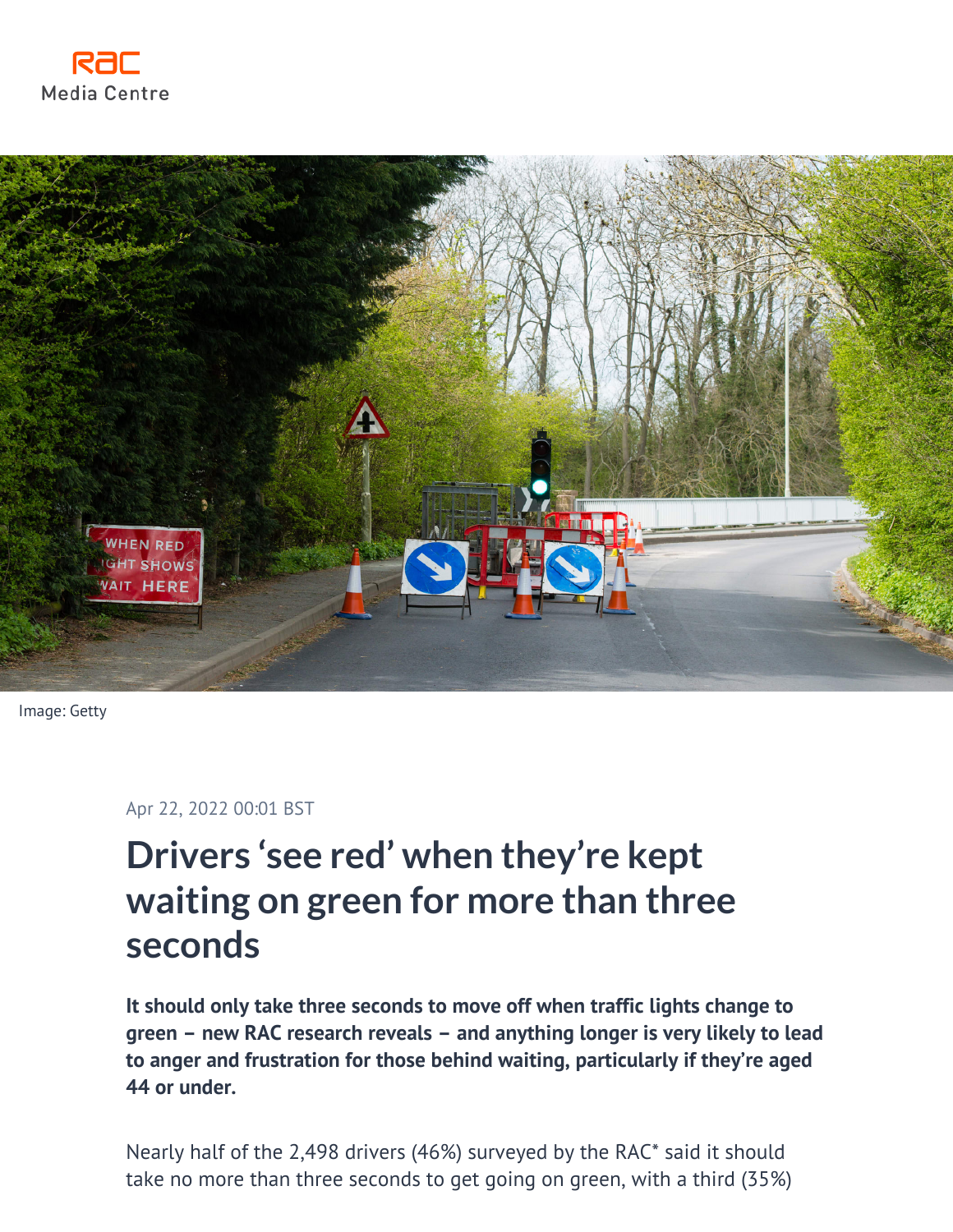thinking between four and six seconds is a reasonable time. A relaxed 7% are prepared for others to take as long as they like to pull away.

While the overall level of frustration felt about drivers who are slow to move off when the lights change is evenly split with 46% saying they get annoyed and 54% saying it doesn't bother them, the younger the driver the more likely they are to be irritated.

The RAC suspects this might, however, be different if they were one of the 44% who incredibly say they have been kept waiting for more than 15 seconds by drivers who have failed to notice a traffic light has gone green as that's often long enough for lights to change to red again. What's more, it's still the case that most drivers (64%) have been left waiting for 10 or more seconds – that's more than the time it takes for world record holder Usain Bolt to react to the starter's gun and run 100 metres.

Men, generally, are more likely to be frustrated by other drivers who are slow to react to lights going green than women (50% v 41%). Drivers from Yorkshire and the Humber region are the most impatient in the UK with 55% confessing to getting annoyed by 'slow coaches' at traffic lights, compared drivers in Wales who are the most accepting with just 34% getting annoyed. Statistically speaking, those who get the most annoyed when others are slow to react to the lights turning green are male drivers aged between 17 and 34 with a huge 64% saying they get frustrated.

Almost a third (17%) say they regularly don't manage to get through a set of traffic lights due to drivers in front being too slow to move off. Seventy-five per cent say this happens to them occasionally.

When questioned about why other drivers are slow to pull away at the lights 72% said some people just don't pay enough attention when waiting for them to change. More than four in 10 (43%), however, believe those who do this are inconsiderate as fewer drivers are able to get through before the green lights go red again. A similar proportion (40%) blame the lack of awareness on drivers who are checking their handheld phones illegally.

## **RAC spokesman Simon Williams said:**

"While three seconds is obviously a very short time, anything longer than this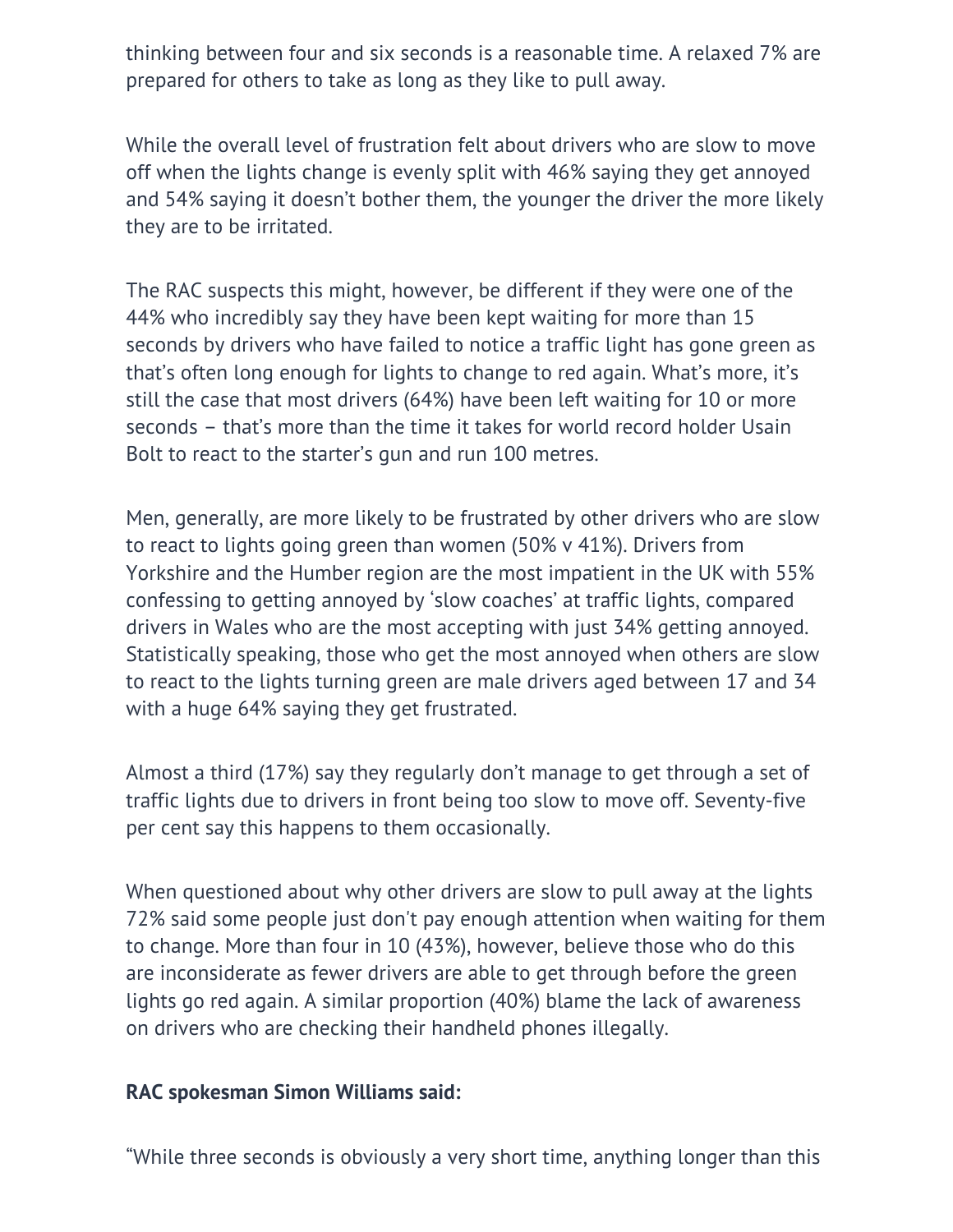can start to seem like an eternity when you desperately want to get through a set of traffic lights and the person in front is taking forever to get going. When you think that some lights only stay green for 15 seconds, this severely limits the number of vehicles that can get through before red comes up again, and this in turn makes jams – and potentially even air pollution – worse.

"The fact this is such a common issue means that too many drivers – for whatever reasons – clearly aren't paying enough attention to what's going around them when they're stationary at traffic lights. As well as increasing journey times, this could have a road safety implication – particularly when people suddenly realise the lights have changed and then hurriedly pull away without properly checking their mirrors and making sure everything is clear around them.

"While our findings back up the old saying about the 'impatience of youth' with drivers under 35 being the most likely to get annoyed at those who cause unnecessary delays at traffic lights, it's also the case that more drivers need to pay attention to the lights and not use the time to daydream or worse to check their handheld phones illegally. Just being ready to go could save others lots of time at the wheel, not to mention keeping some drivers' blood pressure down."

\* The RAC surveyed 2,498 drivers as part of its Driver Opinion Panel

The press office email address is  $p$ ress.enquiries@rac.co.uk and media centre is at [media.rac.co.uk](https://media.rac.co.uk). **Please note:** the press office is unable to help with individual customer enquiries - please visit the [RAC contacts page](https://www.rac.co.uk/contact-us) to find the right contact.

## **About the RAC**

The RAC, an iconic UK brand, provides complete peace of mind to 13 million UK private and business drivers, whatever their motoring needs. As well as its premium nationwide breakdown assistance service – with an expert branded